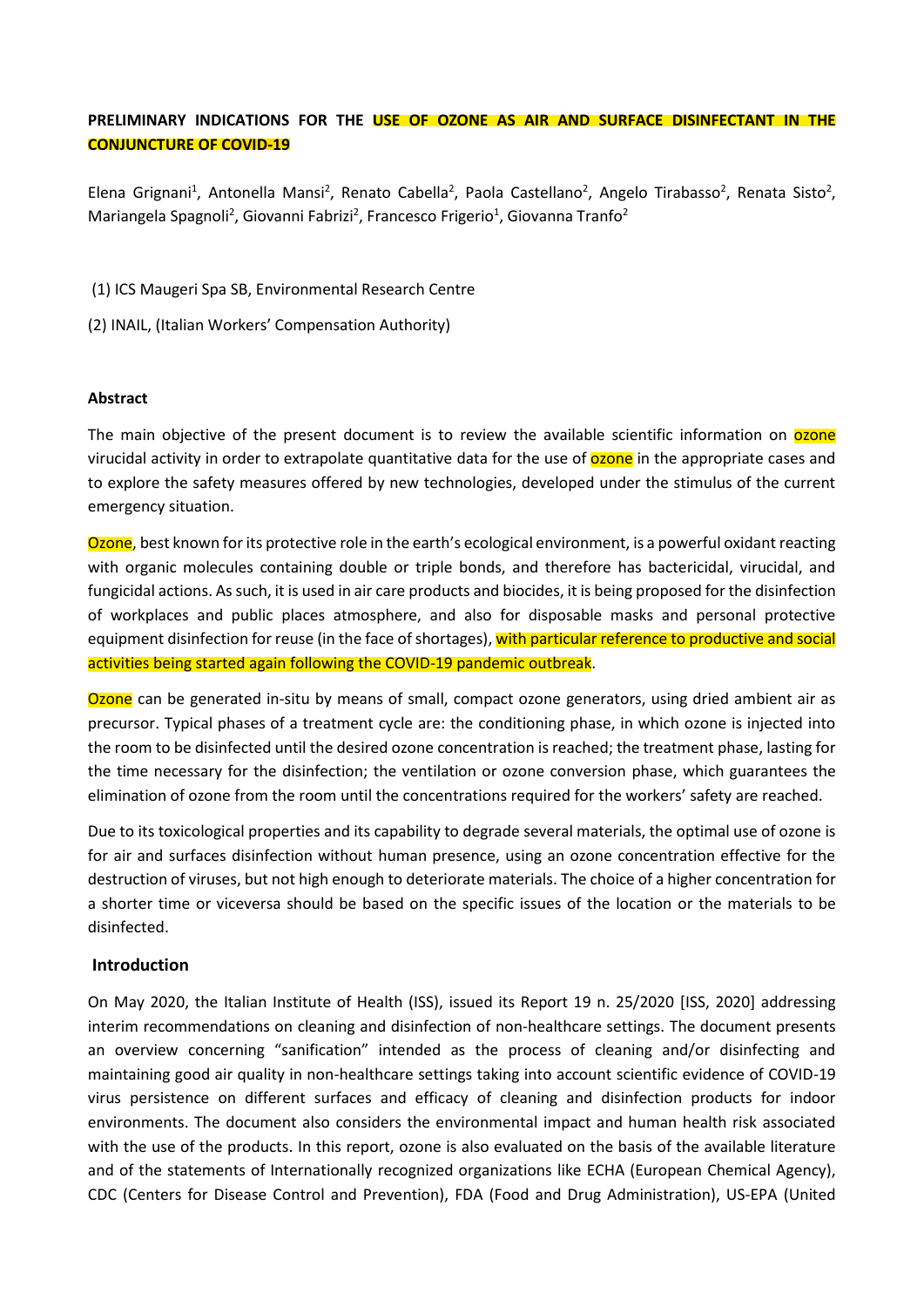States- Environmental Protection Agency), and the International Ozone Association [www.iao-pag.org] who confirms the effectiveness of ozone for the inactivation of many viruses even if it is not aware of specific research on SARS-CoV-2.

The ISS document concludes that the use of ozone must take place in unoccupied and confined environments, that it is necessary to evaluate the risk of exposure of both operators (who must be trained and equipped with suitable personal protective equipment) and of the staff who uses the disinfected premises, and lastly, that therefore disinfection by ozone treatment is not suitable for domestic use.

The main objective of the present document is to review the available scientific information on ozone virucidal activity in order to extrapolate quantitative data for the use of ozone in the appropriate cases and to explore the safety measures offered by new technologies, developed under the stimulus of the current emergency situation.

In this document we did not take in consideration the use of ozone in aqueous solution nor the ozone therapy for patients, but only the use of airborne ozone, generated *in situ* for the disinfection purpose.

# **Chemical and physical properties**

Ozone, an allotropic form of oxygen, is an inorganic gas (CAS n. 10028-15-6), whose molecule is constituted by three oxygen atoms  $(O_3)$ , arranged in a cyclical structure with a distance among oxygen atoms of 1.26 Å. It easily decomposes into oxygen  $(O_2)$  and one single, very reactive oxygen atom. Ozone is present in nature and its concentration in the atmosphere is approximately 0.04 ppm (1 ppm  $\sim$  2 mg/m3). Its production is also catalyzed in the atmosphere by ultraviolet ray irradiation of oxygen or other precursors such as volatile organic compounds and nitrogen oxides. About 90% of the ozone in the atmosphere exists in the stratosphere (stratospheric ozone).

Ozone, best known for its protective role in the earth's ecological environment, is a powerful oxidant reacting with organic molecules containing double or triple bonds, and therefore has bactericidal, virucidal, and fungicidal actions that have been used in water treatment, odor control, and medicinal applications [Knobler S. et al., 2004].

The solubility in water (at 0°C) of ozone is 49.0 ml/100 ml, tenfold compared with oxygen, what allows its immediate reaction with any soluble compounds and biomolecules present in biological fluids.

It is heavier than air and therefore, inside buildings, it is concentrated close to the ground.

# **Ozone production**

Due to its high reactivity, ozone cannot be stored, but it is usually generated in situ from air, oxygen or water by applying various energy sources.

The methods normally used to produce ozone are:

- Electrolysis of water (water)
- Photochemical method (air, oxygen)
- Dielectric barrier discharge (air, oxygen)

Electrolysis of water is the preferred technology for ozone water production and as such, is not useful for air disinfection.

Ultraviolet irradiation of oxygen and nitrogen oxides is the main source of natural ozone but is not very practical when high quantities are needed. The ozone production efficiency increases with decreasing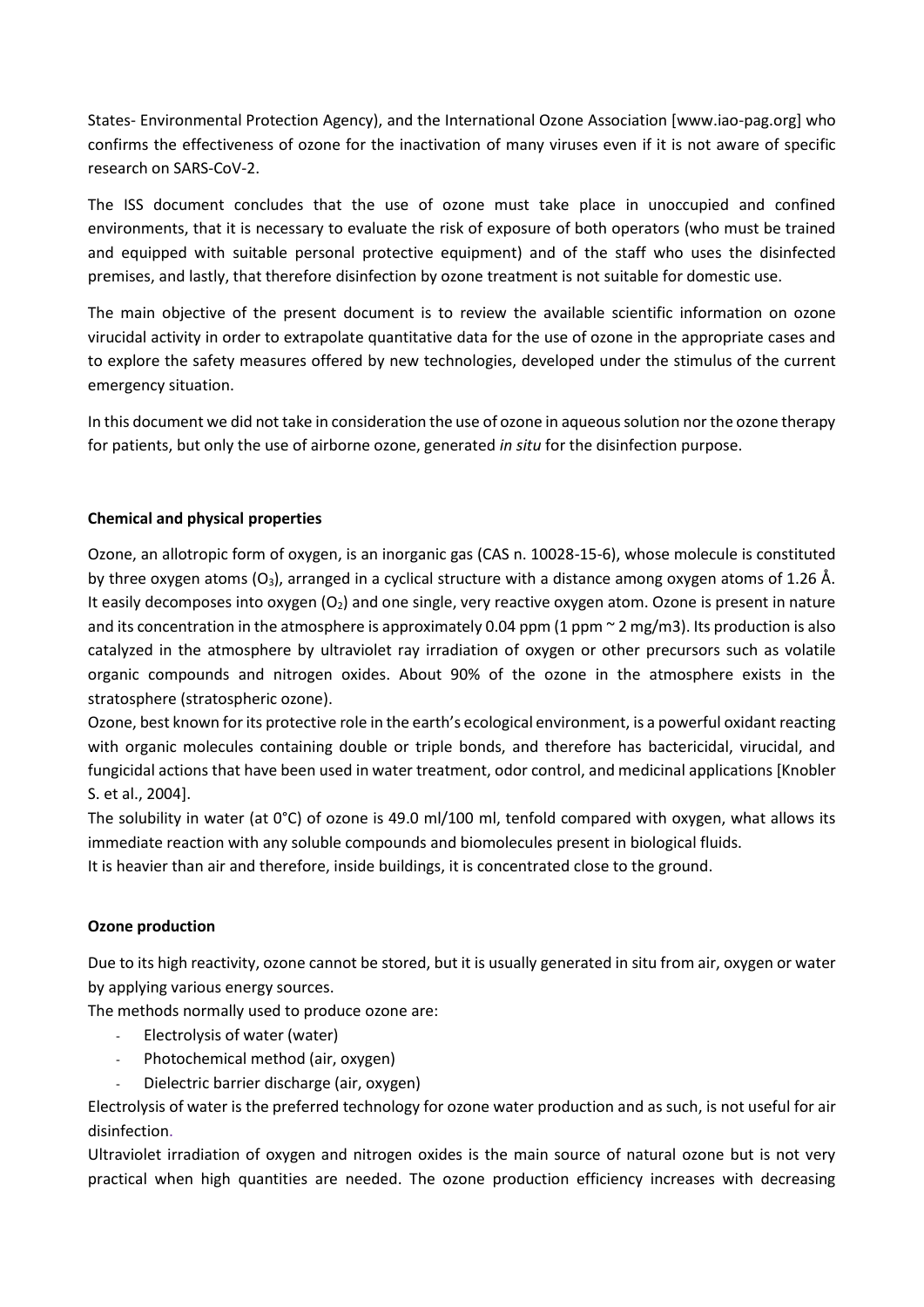wavelength with a peak efficiency at 185 nm [Al shammah et al., 2001], well below the 254 nm wavelength used by germicidal lamps.

Therefore, consumer-oriented UV-ozone "air purifiers" produce, if any, an amount of ozone just above the 0.04 ppm olfactory threshold. However, for applications not requiring high concentrations, as for laboratory standards, UV lamps are an option.

When high yields are required, ozone is generated via the dielectric barrier discharge (DBD), also known as corona effect. The name derives from the shape of the region of glowing gas formed around an electrode when the electric field strength is high enough for gas ionization but without forming an arc.

The feeding gas can be pure oxygen or air, and since the ozone yield is reduced by air humidity, a compressor to dry air can be installed at the inlet. (DBD) is one of the most effective technologies in producing ozone and is the basis for most of the commercial ozone generators. Ozone production is generally affected by electrode material, reactor geometry, reactor configuration, pressure, gas flow rate, frequency, humidity, power source, temperature and gas source in reactor [Yulianto E et al., 2019].

This work is mainly addressed to the use of ozone as a simple and fast disinfection method, both in healthcare facilities and other workplaces. Therefore oxygen cylinders or pressurized vessel are not advisable.

In the following, only DBD generators fed with environment air will be addressed. The air that feeds the generator must be purified from possible contaminants like particulate matter, VOC, etc ... in order to avoid the generation of reaction by-products harmful to the human health.

Ozone generators specifications usually provide a production of ozone amount expressed in mg/hour.

The volume of the space to be disinfected should be measured expressed in cubic meters (m<sup>3</sup>).

The amount of ozone produced in 1 hour, divided by the volume of the room will provide the concentration of ozone that can be reached in 1 hour, or in 1 minute if it is divided by 60.

For example a small commercial ozone generator can produce 2000 mg/hour.

For a room of 10x10x3meters (300 m<sup>3</sup>) the ozone concentration of 6.6 mg/ m<sup>3</sup> can be reached after 1 hour, that can be converted to 3.36 parts per million (ppm) as follows:

ppm= mg/ m<sup>3</sup> x 24.45/48

(where 24.45 is the volume of 1 mole of an ideal gas at 1 atm and 25° C and 48 g/mol the molecular weight of ozone).

Some papers use the product of ozone concentrations for the exposure time in order to compare the efficacy of different conditions, so the unit becomes min-ppm or min-mg/ $m<sup>3</sup>$ .

In fact, the actual ozone yield strongly depends on environmental parameters such as humidity [Xuming et al, 2016] with decreasing efficiency higher humidity. When the generator is stopped, the interaction of ozone molecules with the environment and even among one another leads to the recombination of ozone into oxygen [Mc Clurkin et al, 2013] within a time depending on air flow, temperature and humidity.

Low cost generators, designed to be manually started and stopped by a timer, don't allow to achieve a reliable concentration and hold it for a definite time if other technical measures are not set up.

# **Literature on ozone virucidal efficacy**

Ozone is currently under review for use as a biocide in the European Environmental Agency and/or Switzerland, in application to: disinfection, food and animals feeds, drinking water, preservation for liquid systems, under the Biocidal Products Regulation (BPR) of ECHA.

Although the inhibitory and lethal effects of ozone on pathogenic microorganisms have been observed since the latter part of the 19<sup>th</sup> century, the mechanisms for these actions have not yet been satisfactorily highlighted. The most often cited explanation for ozone's bactericidal effects focuses on the disruption of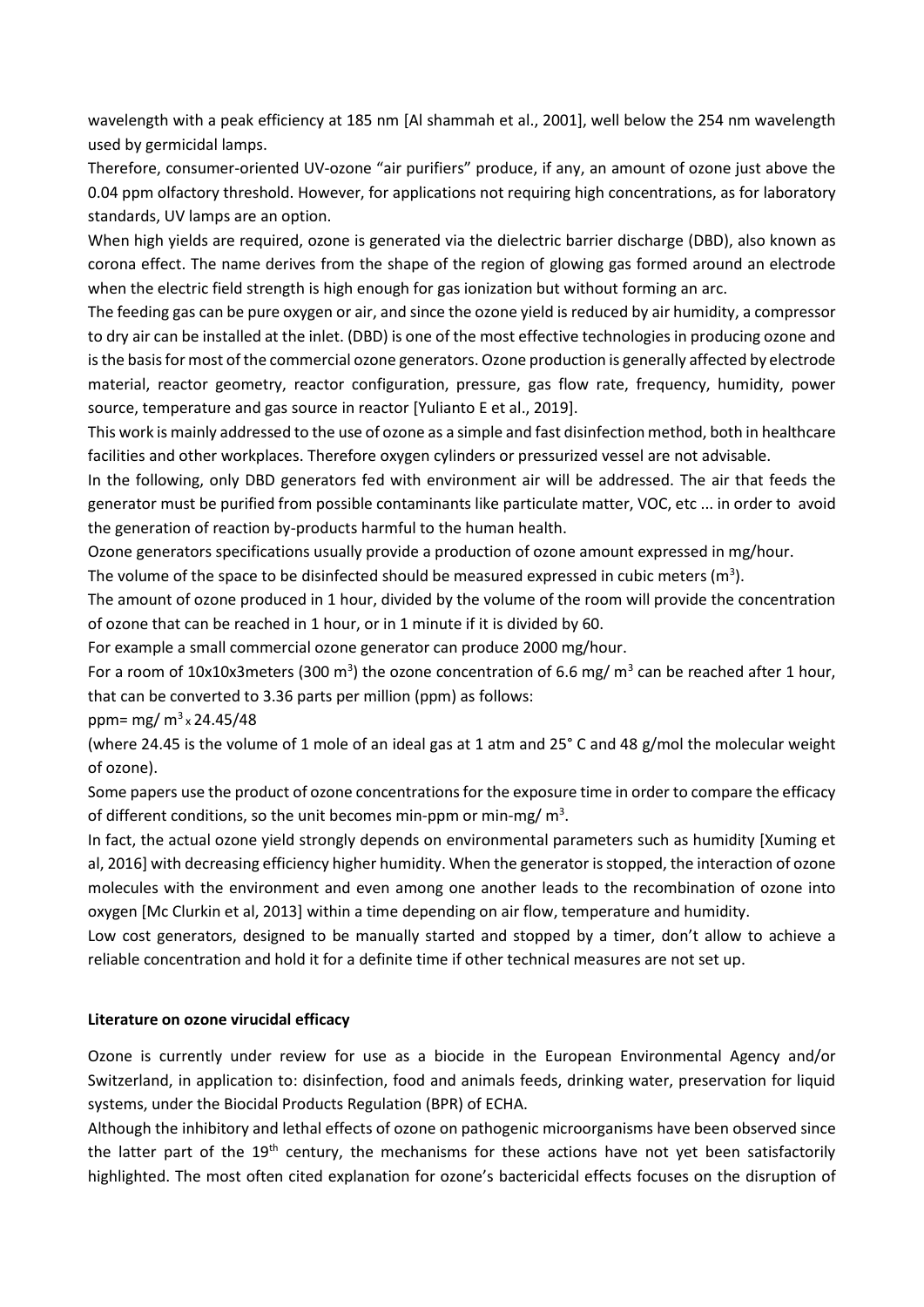envelope integrity through peroxidation of phospholipids. There is also evidence for interaction with proteins [Mudd et al., 1969].

Viruses have been studied during their interaction with ozone [Roy et al., 1981]. After 30 seconds of exposure to ozone, 99 percent of the viruses were inactivated and demonstrated damage to their envelope proteins, which could result in failure of attachment to normal cells and breakage of the single-stranded RNA. Typically, viruses are small, independent particles, built of macromolecules. Unlike bacteria, they multiply only within the host cell. Viruses are unable to repair oxidative damage, and therefore they are more susceptible to oxidative antimicrobial action than prokaryotic (bacteria or fungi) or any eukaryotic organisms [Dennis R. et al., 2020].

Ozone destroys viruses, in which the envelope is present, by spreading through this protein coat into the nucleic acid core, resulting in damage of the viral DNA or RNA [Tseng CC. et al., 2006; Tseng C. et al., 2008; Rojas-Valencia, MN, et al., 2012]. At higher concentrations, ozone destroys the capsid or exterior protein shell by oxidation. Most research efforts on ozone's virucidal effects have centered upon ozone's propensity to break apart lipid molecules at sites of multiple bond configuration. Indeed, once the lipid envelope of the virus is fragmented, its DNA or RNA core cannot survive.

Non-enveloped viruses, called "naked viruses" are constituted of a nucleic acid core (made of DNA or RNA) and a nucleic acid coat, or capsid, made of protein.

The enveloped viruses are usually more sensitive to physico-chemical challenges than naked virions. Although ozone's effects upon unsaturated lipids are some of its best-documented biochemical actions, ozone is known to interact with proteins, carbohydrates, and nucleic acids. [Thailand Medical News, 2020].

A review of the existing scientific literature reveals that the virucidal action of ozone is extremely rapid and potent; however, requisite gaseous ozone dosages are limited to only a few studies.

The virucidal action of ozone happens in seconds or fractions of seconds; therefore, it is technically difficult to measure viral inactivation [Wolf C. et al., 2018].

The scientific literature has not been very rich until now on the antiviral properties of ozone against SARS-COV-2. Data available in literature don't cover all virus types. In some studies, the virucidal activity of ozone was tested on pathogenic viruses of particular clinic interest such as Poliovirus, Norovirus, Herpes Simplex Virus and Influenza virus [Roy D et al., 1981; Hudson JG et al., 2009; Dubuis ME et al., 2020; Tanaka H. et al., 2009]; in others instead, the bacteriophages were used in place of airborne human pathogenic viruses[Tseng CC. et al., 2006].

Hudson et al. [Hudson et al., 2009] developed a prototype ozone generator (Viroforce 1000). The generator contains 8 corona discharge units, a powerful circulating fan, and a catalytic converter to convert ozone back to oxygen after the treatment. Maximum anti-viral efficacy required an ozone concentration of 25 ppm for 15 min followed by a short period of high humidity (>90% relative humidity). All 12 viruses tested, on different hard and porous surfaces, and in the presence of biological fluids, could be inactivated by at least 3 log10, in the laboratory and in simulated field trials. Viral activity was tested by cellular culture. The ozone was subsequently removed by the built-in catalytic converter.

Inactivation of Herpes Virus by ozone was studied by Greici et al. [Greici et al.2014]. The ozone was generated by a commercial air purifier (Brizzamar, Ronda Alta, RS, Brazil). The ozone generator was kept on for 3 h, and the ozone total concentration in the environmental was monitored through the sensor EcoSensor Model OS-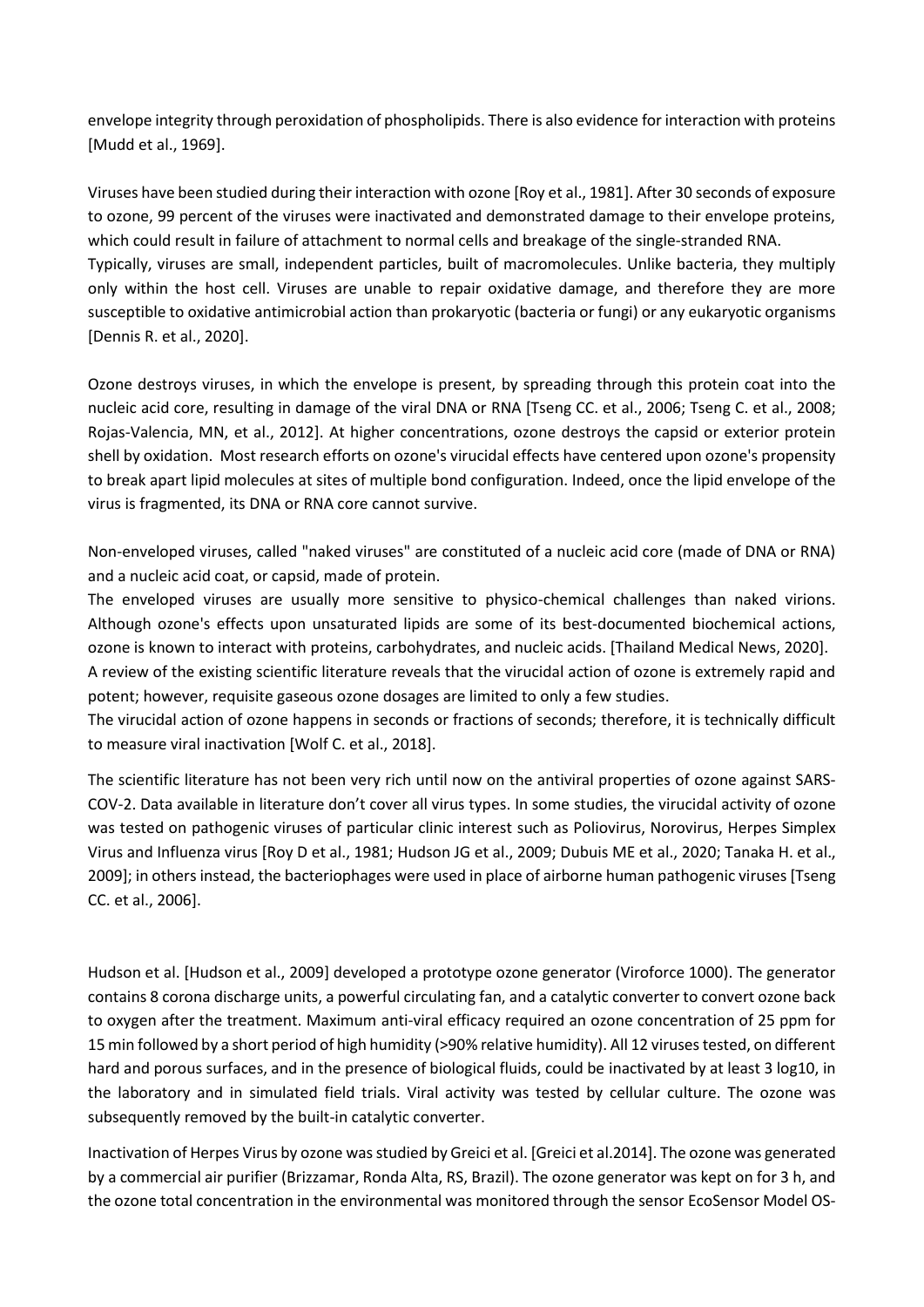4 (Ozone Switch TM, Newark, CA, USA). 68 - 90% reduction of viral activity (tested by cellular colture) was obtained with ozone exposure of 1-3 hours at concentrations between 0.02 and 0.05 ppm.

Dennis 2020 [Dennis R. et al., 2020] has tested five commercial ozone generators used to reach the target ozone concentration in a box for DPI regeneration. The antiviral efficacy was guaranteed at 10- 20 ppm per 10 min, based on the results of other papers.

Tseng and Chihshan [Tseng Chun Chieh, and Chihshan Li, 2008] tested 4 different viruses representative of ssDNA, ssRNA, dsDNA, and enveloped dsRNA categories, using an ozone generator (OZ1PCS-V/SW, Ozotech Inc., Yreka, CA) with pure oxygen at 3 L/min. Ozone levels were measured by an ozone analyzer (model 401, Advanced Pollution Instruments, San Diego, CA) with a detection limit of 1.0 ppb. Ozone concentrations of 0.6 - 1.2 ppm for 20 - 112 min time guaranteed 90% and 99% inactivation, respectively. For all tested viruses at the same inactivation, the required ozone concentration at 85% RH was lower than that at 55% RH.

Zhang et al. [Zhang et al., 2004] demonstrated that ozone in aqueous solution is able to inactivate SARS-CoV-1, etiologic agent responsible for Severe Acure Respiratory Syndrome (SARS) in 2003, very similar in structure to the SARS-CoV-2 virus causing the current COVID-19 pandemic. Afterwards Hudson et al. [Hudson J., et al. 2009] tested the virucidal action of ozone on Murine coronavirus (MCV), a species of coronavirus which infects mice, commonly used as a surrogate for SARS-CoV-1.

Although no data are available in literature on the efficacy of ozone at inactivating SARS-CoV-2, being this an enveloped virus, thus particularly sensitive to oxidant action, the scientific evidence suggests that ozone will effectively inactivate the new coronavirus too.

Moreover, some studies [Tseng CC et al., 2006; Tseng C et al., 2008; Li CS et al., 2003] showed that the important factor for inactivation of viruses and other microorganisms is the total ozone dose which is calculated as the product of exposure time and concentration. In these studies, low concentrations for longer duration achieve the same results as high concentrations for short duration.

In a recent study, Dubuis ME et al. [Dubuis ME et al., 2020] tested the efficacy of an air treatment using ozone and relative humidity (RH) for the inactivation of airborne viruses. Four phages (φX174, PR772, MS2 and φ6) and one eukaryotic virus (murine norovirus MNV-1) were exposed to low ozone concentrations (1.23 ppm for phages and 0.23 ppm for MNV-1) and various levels of RH for 10 to 70 minutes. An inactivation of at least two orders of magnitude for φX174, MS2 and MNV-1 was achieved with an ozone exposure of 40 minutes at 85% RH. For PR772 and φ6, exposure to the reference condition at 20% RH for 10 minutes yielded the same results. In according to previous studies [Sharma M., Hudson JB. Et al. 2008], these results suggest that ozone used at a low concentration is a powerful disinfectant for airborne viruses and other microorganisms when combined with a high RH. In fact, as well known, ozone is an oxidizing agent in aqueous solutions and when it is in the gas phase, reacting with water, generates free radicals that increase its disinfection power.

Tseng and Li [Tseng Chun-Chieh & Li Chih-Shan, 2006] also observed that the inactivation of phages increased when high RH (85%) was used and further studies have demonstrated that the presence of ozone under high RH conditions leads to the formation of more radicals than in dry air [Foarde K.K et al., 1997; Li C.S. and Wang Y.C. 2003].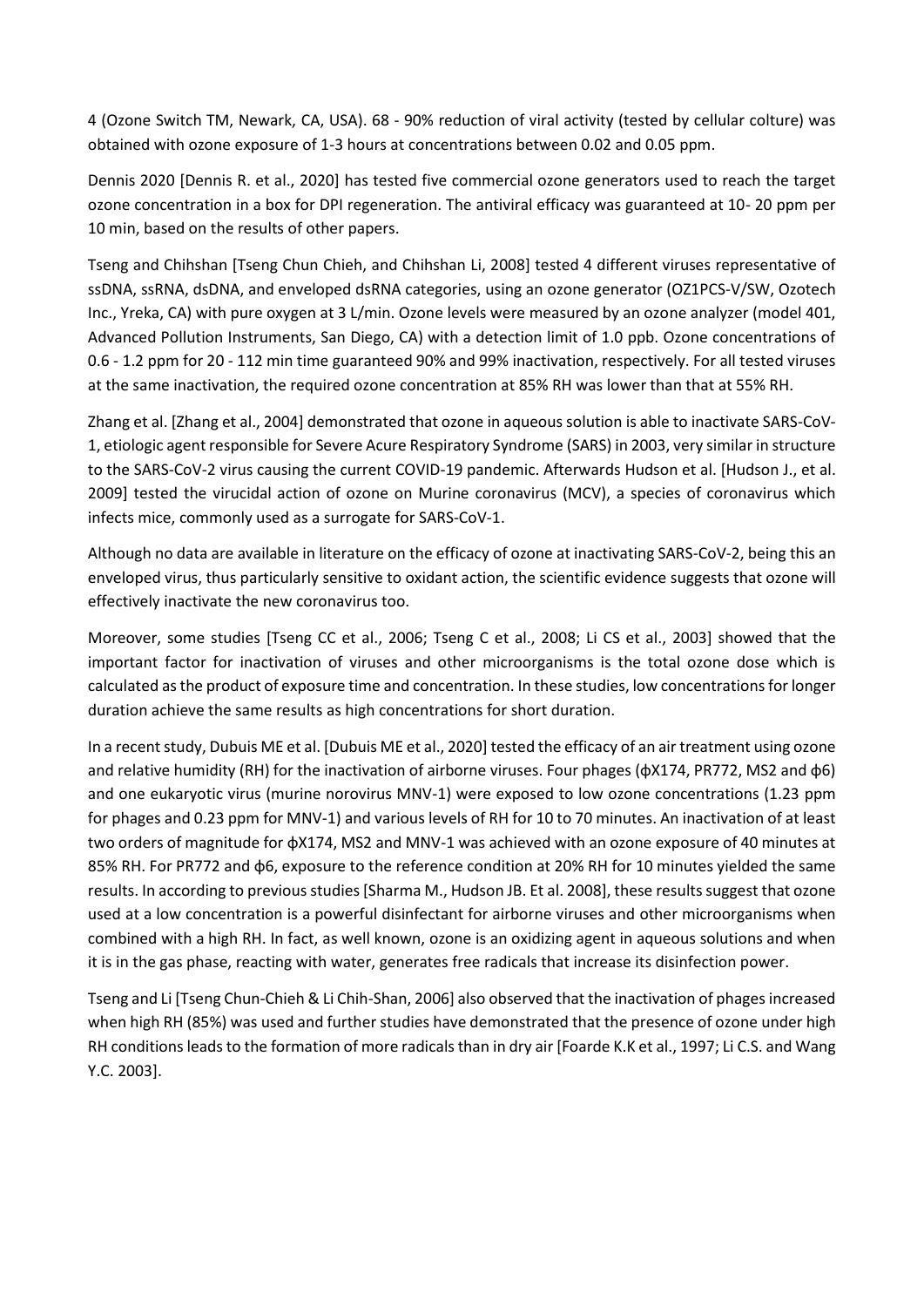## **Metrics for airborne microorganisms inactivation**

By examining the scientific literature about ozone virucidal efficiency, the ozone concentration values that are able to inactivate viral microorganisms at normal ambient temperature and relative humidity, in a certain exposure time, were extracted.

Normalized infectious ratios (NIRs) were calculated by first dividing the mean sample PFU/ml by the mean control PFU/ml. Then, mean control genomes/ml were divided by mean sample genomes/ml. Finally, both results were multiplied together. NIRs were calculated for ozone and the reference (air) conditions.

## RIR  $\frac{1}{4}$  NIR O<sub>3</sub>=Med<sup>1</sup>/<sub>2</sub>[NIR air]

Lastly, relative infectious ratios (RIRs) were obtained by dividing each ozone-NIR with the corresponding median air-NIR. This step removed the humidity and aerosol aging effects. As a result, RIRs represent solely the ozone effect for each exposure time and RH.

Relative infectious ratios (RIRs): RIRs represent the effect of ozone only, since data were corrected for the effect of RH and aerosol aging without ozone [Dubuis ME et al., 2020]

From results of the cited literature data, considering a RH not increased (35-55%), reported in Table 1 we can extrapolate a relationship between the ozone concentration used and the contact time needed for a viral inactivation >90% (fig 1.)

| Ozone concentration<br>(ppm) | 90%<br><b>Inactivation</b><br>time (min) | <b>Relative</b><br><b>Humidity</b> | <b>Virus</b>                                    | Reference         |
|------------------------------|------------------------------------------|------------------------------------|-------------------------------------------------|-------------------|
| 25                           | 15                                       | 95% after<br>$\geq$<br>cycle       | 12 different viruses                            | Hudson 2009       |
| 0.05                         | 180                                      | 35%                                | <b>Herpes</b>                                   | Grieci 2014       |
| 10                           | 11.36                                    | 55%                                | Different viruses                               | Dennis 2020       |
| 0.6                          | 100                                      | 55%                                | 4 kind: ssDNA, ssRNA, dsDNA,<br>Enveloped dsRNA | <b>Tseng 2008</b> |
| 1.2                          | 14                                       | 55%                                | 4 kind: ssDNA, ssRNA, dsDNA,<br>Enveloped dsRNA | <b>Tseng 2008</b> |
| 10.33                        | 0.3                                      | 55%                                | 4 kind: ssDNA, ssRNA, dsDNA,<br>Enveloped dsRNA | <b>Tseng 2006</b> |
| 1.23                         | 70                                       | 55%                                | 4 phages                                        | Dubuis 2020       |

Table 1: Contact times and ozone concentrations needed for 90% inactivation of different viruses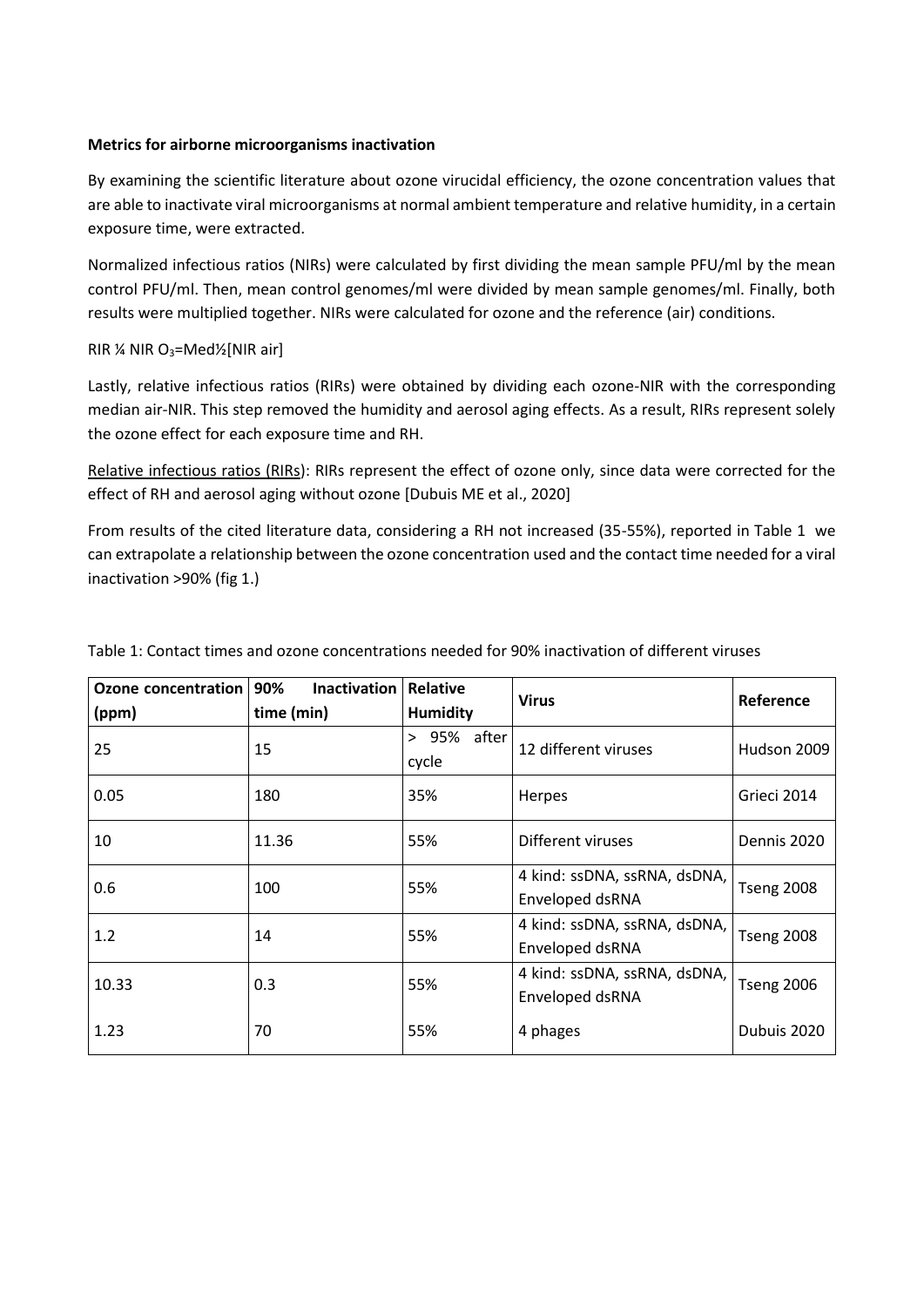

Fig. 1: relationship between ozone concentrations and contact time for viral inactivation.

From these data we could extrapolate that the time needed in minutes (y) is  $-$  28.49 ln (x) + 74.4, where x is the ozone concentration expressed in ppm, with a good correlation ( $R^2$ =0.83, p= 0.013).

The last point of the curve (25 ppm) derives from the experiment of Hudson [Hudson J., et al., 2009] where contact time was not determined by inactivation but set a priori, and therefore it does not fit into the curve. However, contact times below 1 min are not technically advisable.

The choice of a higher concentration and a shorter time or viceversa should be based on the specific issues of the location to be disinfected.

# **Safety issues**

Ozone generators are currently promoted as an effective method to clean indoor air pollution and odours. However ozone is associated with adverse health effects. Available scientific evidence shows that ozone concentrations that are safe to breathe are unlikely to be effective in controlling indoor air pollution. Manufacturers and sellers of ozone devices use a variety terms that suggest that ozone is a "healthy" kind of oxygen. However, ozone is a toxic gas with very different properties to oxygen [EPA 2015].

Ozone generators are high voltage electric machines, with all the safety implications involved.

Moreover, the corona effect, whichever the frequency of the applied current, produce a broad spectrum of radio frequencies depending on many different parameters [Moonligan D., et al., 2009].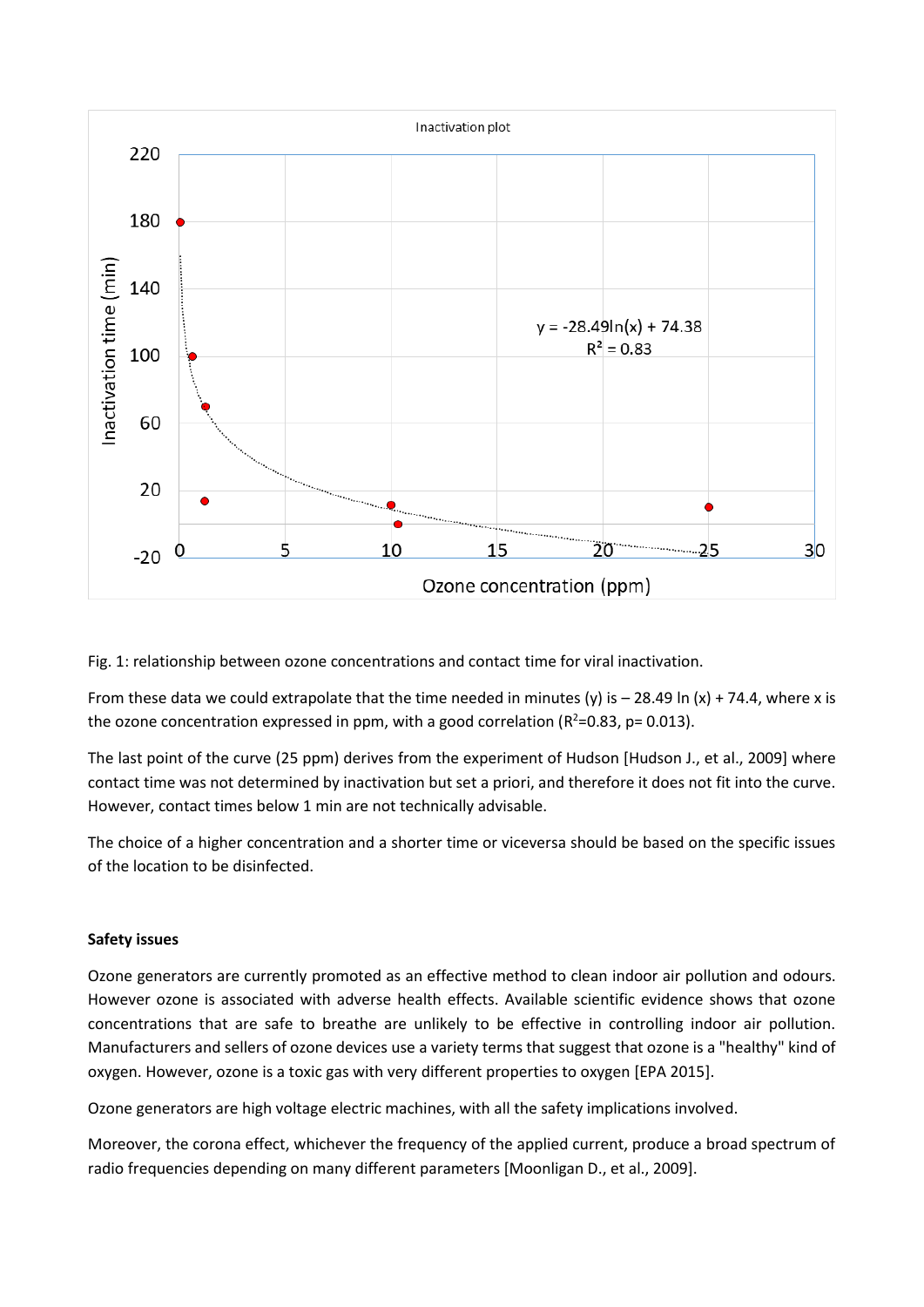The ECHA safety guidance forbids the entire room where the ozone generator is deployed to pacemaker bearers. The actual extension of the area where the electromagnetic field exceeds the reference levels set for the protection of general public and workers should be addressed in the risk assessment. Depending on the configuration of the generator, it could range from centimeters to meters, however a too high radio frequency emission could impair the correct functioning of other critical devices than medical equipment.

# **Toxicological Information**

There is no harmonized classification of Ozone. According to the classification provided by companies to ECHA, ozone should be classified for acute inhalation toxicity (Acute Tox. 1), skin corrosion (Skin Corr. 1B), serious eye damage (Eye Damage 1) and specific target organ (airways) repeated toxicity (STOT Rep. Exp. 1). As reported by the ECHA Registry of classification and labeling (CLH) Intentions, a proposal to classify ozone even for mutagenicity (Muta. 2) and carcinogenicity (Carc. 2) has been submitted by Germany on 2016.

A comprehensive evaluation of human health effects has been lately performed by the US EPA as part of the "Integrated Science Assessment for Ozone and Related Photochemical Oxidants" [US EPA, 2020]. According to this report, recent studies support and expand upon the strong body of evidence that short-term ozone exposure causes respiratory effects. The strongest evidence comes from controlled human exposure studies demonstrating ozone-induced decreases in lung function and inflammation in healthy, exercising adults at concentrations as low as 60 ppb after 6.6 hours of exposure. In addition, epidemiologic studies continue to provide strong evidence that ozone is associated with respiratory effects, including asthma and chronic obstructive pulmonary disease exacerbations. The results from toxicological studies further characterize potential mechanistic pathways and provide continued support for the biological plausibility of ozoneinduced respiratory effects. There is emerging evidence that short-term ozone exposure contributes to metabolic disease, including complications related to diabetes. Specifically, animal toxicological studies demonstrate that ozone exposure impaired glucose tolerance, increased triglycerides in serum, induced fasting hyperglycemia, and increased hepatic gluconeogenesis. The available evidence was inadequate to determine whether there was a causal relationship between exposure to ambient ozone and cancer. Very few epidemiologic and toxicological studies had been published examining ozone as a carcinogen, but collectively the results of these studies indicated that ozone may contribute to DNA damage. Due to its high reactivity, toxic effects of ozone reaction products should be considered too.

The Occupational Safety and Health Administration (OSHA) has set Public Health Air Standards of 0.1 ppm for 8 hours or 0.3 ppm for 15 minutes as the limit of the amount of ozone to which people can be safely exposed.

The Directive 2008/50/EC Directive 2008/50/EC of the European Parliament and of the Council of 21 May 2008 on ambient air quality and cleaner air for Europe (transposed in Italy as Legislative Decree 155/2010) set two ozone concentration thresholds: Information threshold (SI) per hour of 180 μg /m<sup>3</sup> and Long-term objective (OLT) for the protection of human health of 120  $\mu$ g/m<sup>3</sup> (0.24 ppm), calculated as the daily maximum of the moving average of 8 hours.

The olfactory perception threshold of ozone is 0.04 mg /  $m^3$ , equal to  $\sim$  0.02 ppm, concentrations that have no effect on human health.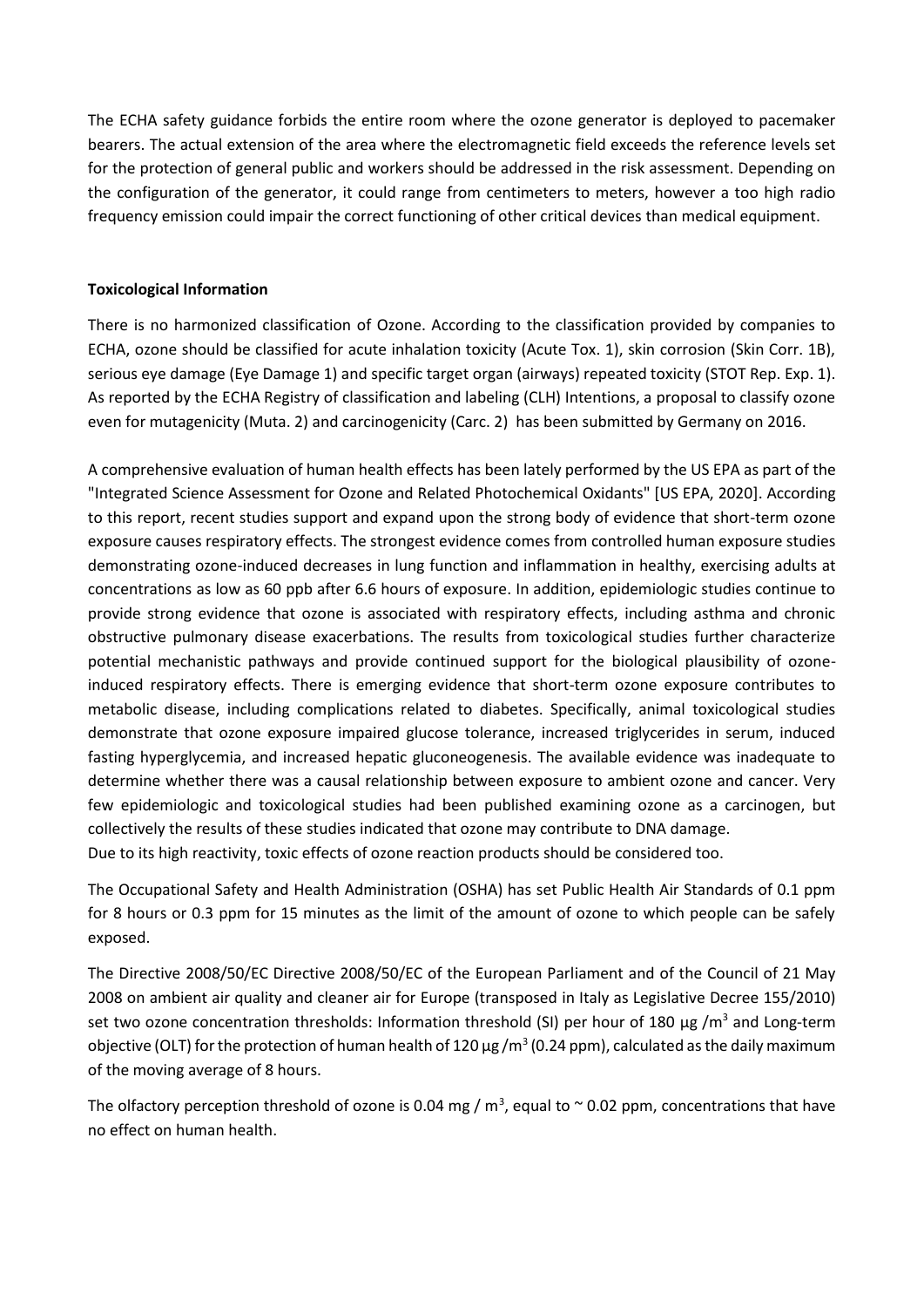### **Occupational exposures**

For ozone, no IOELVs(Indicative Occupational Exposure Limit Values) have been set at European Union level, but some Member States have established national occupational exposure limit values, both for long and for short term exposures.

In the Italian legislation [attachment XXXVIII of Legislative Decree 81/08] there are no limit values for occupational exposure to ozone.

Limit values in use in several countries can be found on the IFA database GESTIS [IFA [https://limitvalue.ifa.dguv.de/WebForm\\_ueliste2.aspx\]](https://limitvalue.ifa.dguv.de/WebForm_ueliste2.aspx)

Alternatively, the values indicated by the American Conference of Governmental Industrial Hygienist (ACGIH) [ACGIH, 2020] can be taken into account, which are related to the physical activity carried out. Two European countries, Ireland and Spain, have adopted the same ACGIH limit values.

Occupational Exposure Limit Values in different European and extra European countries are reported in table 2. Values are very consistent and go from a minimum of 0.05 ppm for long term to a maximum of 0.3 ppm for short term exposures.

| <b>Country or Agency</b> | Limit value - Eight hours |                   | Limit value - Short term |                   |
|--------------------------|---------------------------|-------------------|--------------------------|-------------------|
|                          | ppm                       | mg/m <sup>3</sup> | ppm                      | mg/m <sup>3</sup> |
| Austria                  | 0.1                       | 0.2               | 0.2                      | 0.4               |
| Belgium                  |                           |                   | 0.1                      | 0.2               |
| Denmark                  | 0.1                       | 0.2               | 0.1                      | 0.2               |
| Finland                  | 0.05                      | 0.1               | 0.2                      | 0.4               |
| France                   | 0.1                       | 0.2               | 0.2                      | 0.4               |
| Hungary                  | 0.1                       | 0.2               | 0.1                      | 0.2               |
| Ireland                  | heavy work 0.05           | heavy work 0.1    | heavy,                   | heavy,            |
|                          | moderate work             | moderate work     | moderate                 | moderate          |
|                          | 0.08                      | 0.16              | and light                | and light         |
|                          | light work 0.1            | light work 0.2    | works                    | works             |
|                          |                           |                   | < 2 hours                | < 2 hours         |
|                          |                           |                   | 0.2                      | 0.4               |
| Latvia                   | 0.05                      | 0.1               |                          |                   |
| Poland                   | 0.075                     | 0.15              |                          |                   |
| Romania                  | 0.05                      | 0.1               | 0.1                      | 0.2               |
| Spain                    | heavy work 0.05           | heavy work 0.1    | heavy,                   | heavy,            |
|                          | moderate work             | moderate work     | moderate                 | moderate          |
|                          | 0.08                      | 0.16              | and light                | and light         |
|                          | light work 0.1            | light work 0.2    | works                    | works             |
|                          |                           |                   | < 2 hours                | < 2 hours         |
|                          |                           |                   | 0.2                      | 0.4               |
| Sweden                   | 0.1                       | 0.2               | 0.3                      | 0.6               |
| Switzerland              | 0.1                       | 0.2               | 0.1                      | 0.2               |
| The Netherlands          | 0.06                      | 0.12              |                          |                   |

Table 2: Occupational Exposure Limit Values in different European and extra European countries.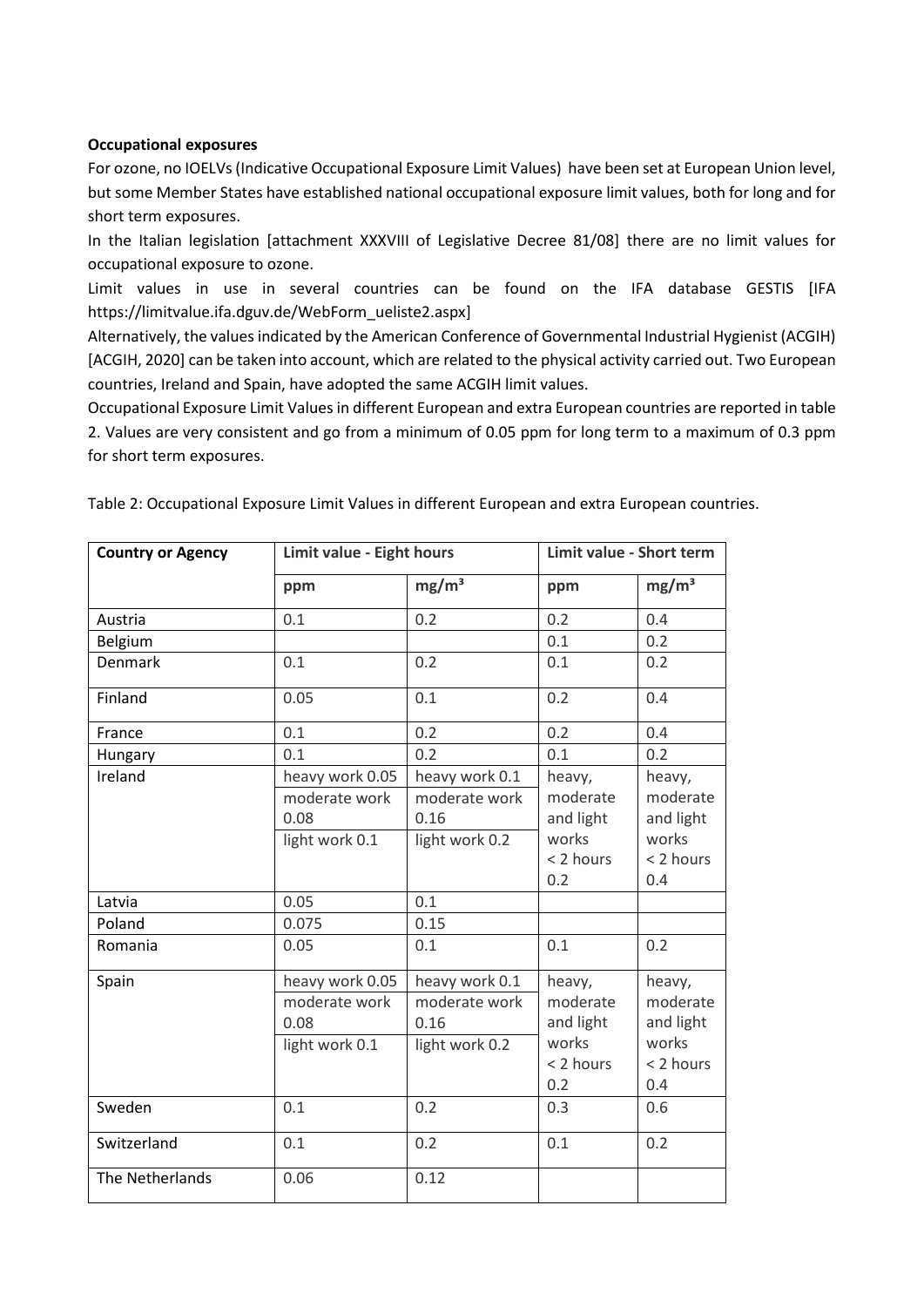| <b>ACGIH</b>       | heavy work 0.05       | heavy work 0.1        | heavy,<br>moderate | heavy,<br>moderate<br>and light<br>works<br>< 2 hours<br>0.4 |
|--------------------|-----------------------|-----------------------|--------------------|--------------------------------------------------------------|
|                    | moderate work<br>0.08 | moderate work<br>0.16 | and light<br>works |                                                              |
|                    | light work 0.1        | light work 0.2        | < 2 hours<br>0.2   |                                                              |
| <b>USA - NIOSH</b> |                       |                       | 0.1                | 0.2                                                          |
| USA - OSHA         | 0.1                   | 0.2                   |                    |                                                              |
| United Kingdom     |                       |                       | 0.2                | 0.4                                                          |
| Canada - Ontario   | 0.1                   | 0.2                   | 0.3                | 0.6                                                          |
| Canada - Québec    |                       |                       | 0.1                | 0.2                                                          |
| Japan (JSOH)       | 0.1                   | 0.2                   |                    |                                                              |
| New Zealand        |                       |                       | 0.1                | 0.2                                                          |
| Republic of China  |                       |                       | 0.15               | 0.3                                                          |
| Singapore          |                       |                       | 0.1                | 0.2                                                          |
| South Korea        | 0.08                  | 0.16                  | 0.2                | 0.4                                                          |

# **Exposure control/Personal protection**

A guidance on the safe use of ozone provided by manufacturers and importers of ozone generators is available [ECHA, 2020]. The following risk mitigation measures are recommended:

# **Preconditions for safe operation of an ozone device**

- Ozone generation systems must be placed in closed, lockable rooms.
- Rooms which ozone generation systems are placed in must not be used as permanent workplace. If this is not possible for process related reasons, it must be assured that ozone concentration in ambient air at the workplace does not exceed the occupational exposure limit value.
- Rooms in which, in case of failure, ozone leakage can occur must be effectively monitored with gas detectors with optical and acoustic signal which interrupt ozone generation when triggered. This is not required for rooms in which ozone bearing piping without detachable connections, which was tested for leakage by a qualified person, is present.
- Rooms with ozone generation systems must be labeled accordingly.
- Rooms which ozone generation systems are placed in must be equipped with technical exhaust ventilation. It must be installed in such a way that the suction opening of the sucking ventilation is placed directly above the floor and is switched on automatically when the gas detector is triggered, at least a three-fold air exchange must be assured.

### **Technical and organizational protection measures**

Use ozone destruction units (thermal and/or catalytic) for off gassing ozone.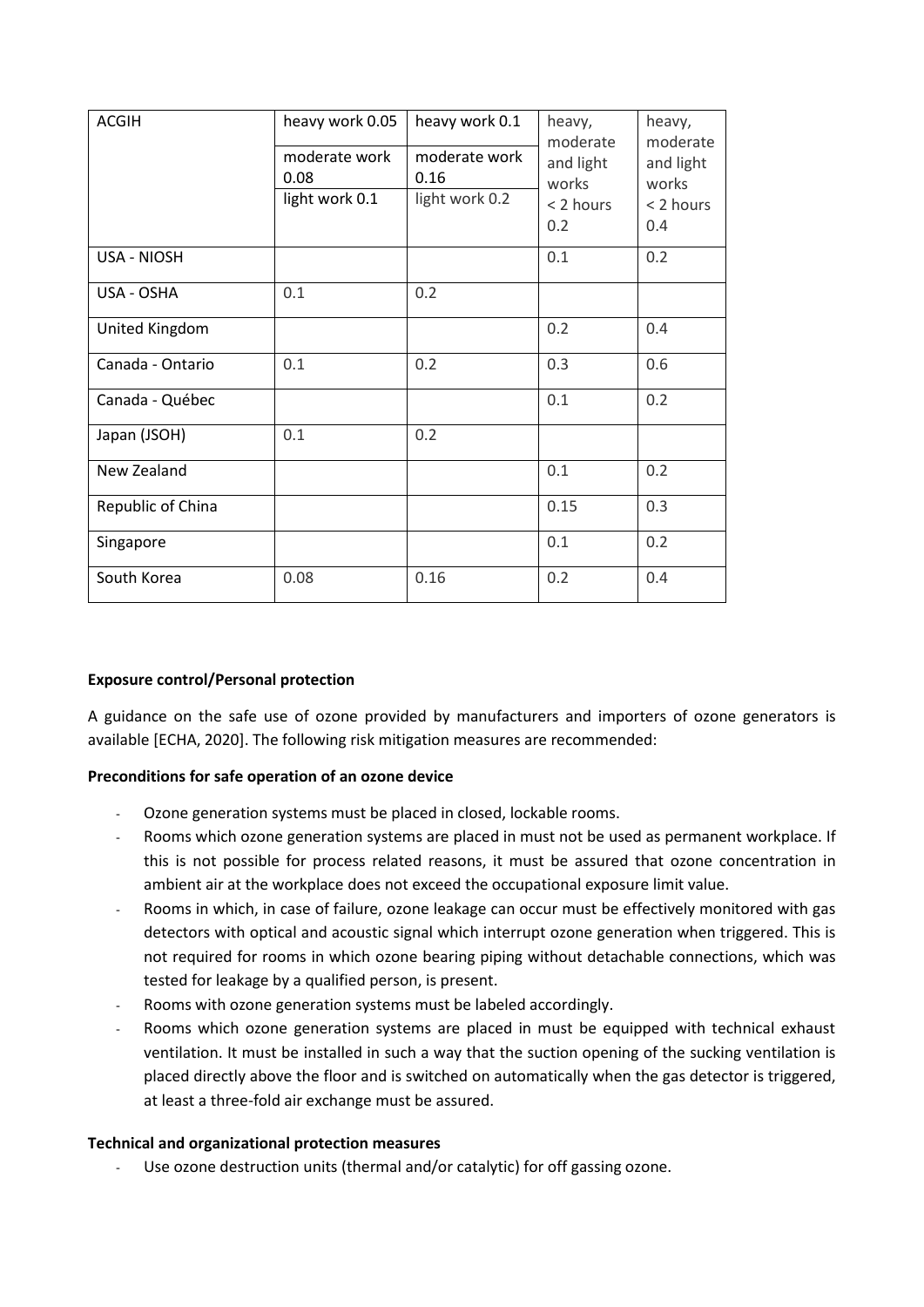- Instruction must be provided before employment and then at a minimum of once per annum thereafter.
- An escape and rescue plan must be prepared when the location, scale, and use if the work-site so demand.
- Only employees are permitted to enter the work areas.
- Change clothing that has been in contact with or taken up any of the gas and air the clothing far from any sources of ignition.
- People with cardiac pacemakers or other electric implants are not permitted to enter a room with a ozone generation system.

# **Personal protective equipment**

*Hand protection:*

Wear protective gloves.

## *Body protection:*

- Wear protective clothing.
- Depending on the risk, wear tight protective clothing or suitable chemical protection suit.
- Protective suits have to be checked for embrittlement after each use.

# *Eye protection:*

- Wear eye protection.
- If there is a risk of gases escaping eyes should be protected.
- When handling solutions containing ozone, chemical safety goggles must be used as well as a protective shield.

# *Respiratory protection:*

- In case the threshold limit value (TLV) is exceeded, use appropriate breathing protection when rescuing injured persons.
- In case of low concentrations / short term rescue operation: Filter apparatus with gas filter NO-P3 (code color blue-white) or CO (color code black).
- In case of longer term rescue operations / line breakage: Self-contained breathing apparatus (e.g. airline systems or compressed air breathing apparatus)
- Possibility of analysis: Breathing air check by gas detection tubes.

# **Ozone negative impact on consumer goods and other materials**

Being a strong oxidizing agent, ozone can cause substantial damage to a variety of materials such as rubber, plastics, fabrics, paint and metals. Exposure to ozone progressively damages both the functional and aesthetic qualities of materials and products, and shortens their life spans. Damage from ozone exposure can result in significant economic losses because of the increased costs of maintenance, upkeep and replacement of these materials.

[https://ww2.arb.ca.gov/sites/default/files/2017-10/ozone-fs.pdf accessed June 08, 2020].

The limited data available indicate significant damage to rubber products and surface coatings but either insignificant or unquantifiable damage to textiles and other polymeric materials at the range of atmospheric concentrations. [David S. Lee, et al., 1996].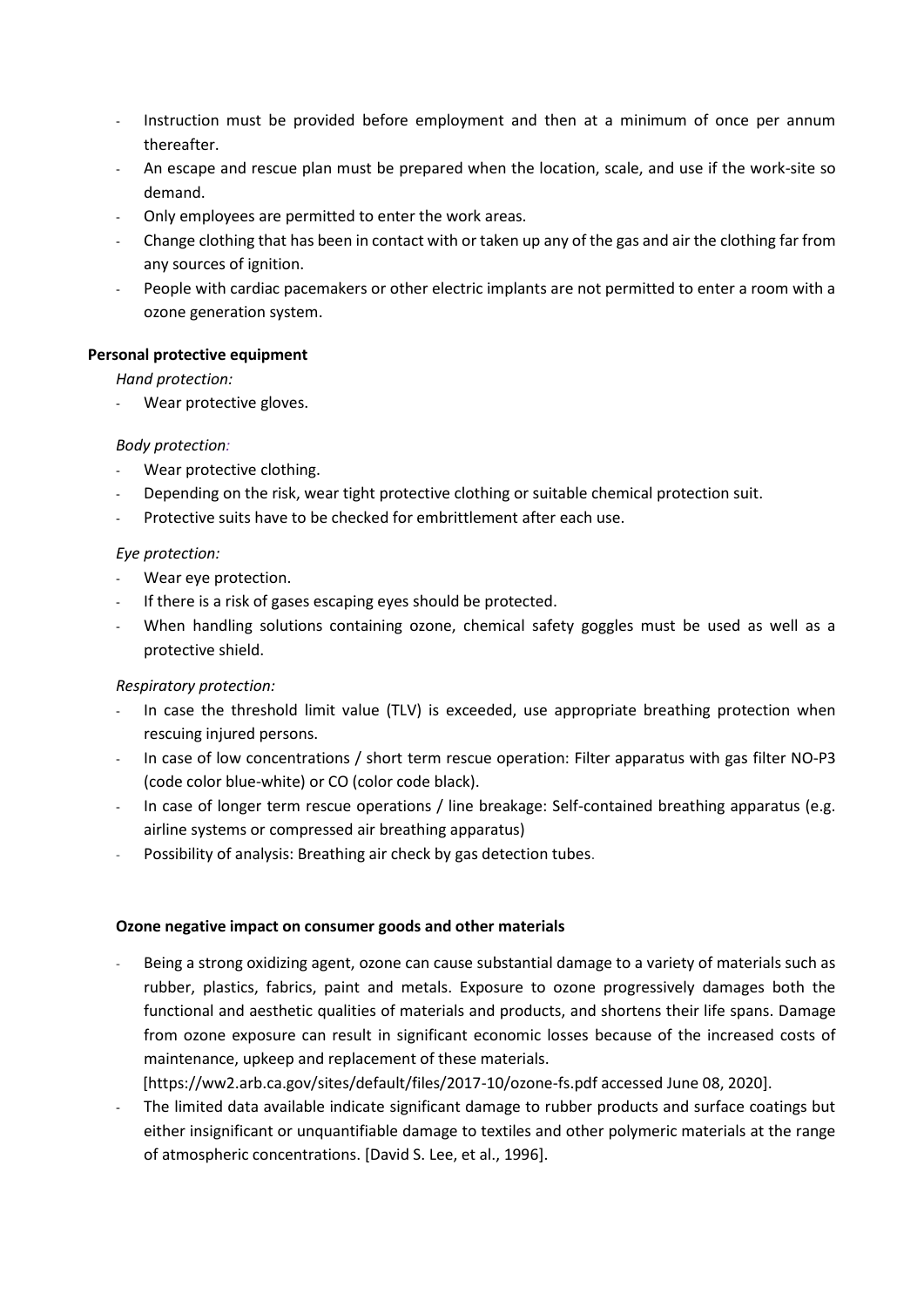- Moreover, ozone has been shown to fade dyes on nylon and acetate, and many of the natural dyes and dye-based pigments used by artists. It also participates in the chemistry of corrosion of metals like copper and aluminium. [Druzik James R., 1985].

### **Practical uses of Ozone generators in COVID 19 emergency**

Ozone is used in air care products and biocides, and is being proposed as a means for the disinfection of workplaces and public places atmosphere, and also for disposable masks and personal protective equipment disinfection for reuse (in the face of shortages) in the phase of restarting of productive and social activities following the COVID-19 pandemic outbreak. Ozone can be generated in-situ by using a small compact ozone generator using dried ambient air as precursor.

Due to its toxicological properties and to its capability of degrading several materials, the optimal use of ozone for the disinfection of air and surfaces is in the absence of human presence and using a sufficient dose of ozone for a time period that will destroy viruses, but have minimal degradation effects on materials.

## **Disinfection of workplaces and public places atmosphere**

There are many commercial products, with different capacity of production of ozone, and they can deliver different air concentrations, also depending on the volume of the environment to be disinfected.

The typical phases of a treatment cycle are; the conditioning phase, in which ozone is injected into the room to be disinfected to reach the programmed ozone concentration; the treatment phase, lasting for the time necessary for the disinfection; the ventilation or the ozone conversion phase, which guarantees the elimination of ozone from the air in the treated room and continues until the ozone concentrations required for workers' safety are reached.

To this regard, the most recent ozone air cleaners are equipped with a catalytic converter, that, after the treatment, transforms all the residual ozone into oxygen.

If it is not possible to establish on the basis of the supplier's indications or good practices what are the time and mode of aeration of the environment, based on its volume and on the amount of ozone used, to achieve the concentrations that guarantee the safety of the worker, it will be necessary to take measures to determine them.

### **Measurement method**

The measurement of the ozone concentration is based on the spectrophotometric technique of the absorption, by the ozone molecules, of ultraviolet radiation with a wavelength equal to 254 nm. There are also ozone meters with electrochemical detection principle, both fixed and portable, with extremely affordable costs.

### **Disposable masks and personal protective equipment disinfection for reuse**

In times of emergency, the introduction of disinfection and sterilization protocols, even of disposable PPE (gloves, glasses, face shields, gowns, filtering facepieces respirators) may be necessary. The use of ozone for the sterilization of disposable PPE is still something to investigate. A brief overview of the issues for each device is reported here below.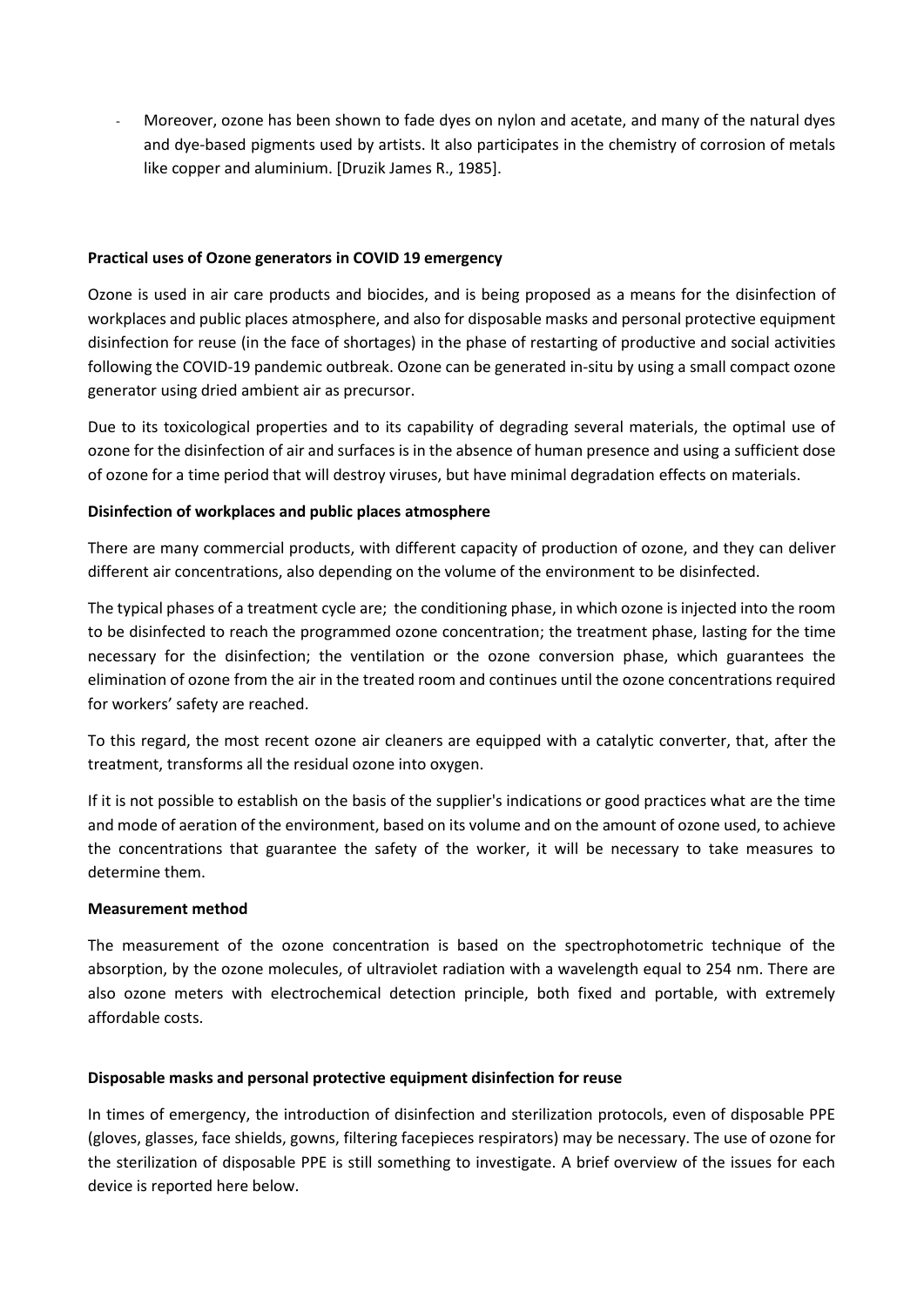It is important to keep in mind that reuse should be regulated by a good practice procedure in order to guarantee:

- that disinfection for reuse should not be applied to PPE that are exhausted for another specific use (for example protection from dusts or fibers);
- that an individual PPE would be reused by the same individual;
- that the acceptable number of reuses has been determined and has not been reached.

Most non-reusable PPE is made of polymeric materials which are by nature among the cheapest and easiest to work. Ozone contributes strongly to the aging of rubber through the splitting of alkenic double bonds according to the ozonolysis mechanism described for the first time by Criegge [Criegee R., 1975]. Ozone, therefore, has greater affinity with unsaturated polymers or with high presence of double bonds. To test the resistance of rubber to ozone exposure there are several technical standards, in which the applied ozone concentrations are in the order of a few ppm [ISO 1431-1, 1989; ISO 1431-2, 1994; ISO 1431-3, 2000; ISO 3011, 1997].

Jaffe reports that the rate of oxidation at ordinary temperatures is very low, but, depending on the type of rubber compound, the rate increases significantly with each rise of about 10 °C [Jaffe L.S., 1967]. The same author also states that the main factors that influence the action of ozone on the rubbers are the degree of stress, the nature of the rubber compound, the concentration of ozone, the period of exposure, the speed of contact ozone with the surface and the temperature. Simultaneous action of stress and ozone has been observed to be a necessary condition for the manifestation of visible cracks [Van Rossem A., Talen H. W., 1951]. It is also known as the combined effect between ozone and other agents such as UV [Peeling J., David T. Clark, 1985; Walzak M. J., et al. 1995] or chemicals [Druzik, J. 1985] causes a greater and faster oxidation than that obtained from ozone alone.

In conclusion, materials such as natural rubber (latex) and nitrile are the least resistant to ozone. Natural rubber or some synthetic rubbers show cracks if they are just 2-3% stretched and exposed at the same time to an atmosphere containing 0.01-0.02 ppm of ozone [Crabtree J. and Malm F., 1956]. Instead, butyl rubbers, neoprene and polyurethane, exposed to the same ozone concentrations, withstand almost triple stress compared to natural rubbers. Finally, rubbers such as silicone, polyacrylic, chlorosulfonated polyethylene, ethylene-propylene copolymer, characterized by saturated chemical structures, are the most resistant [Jaffe L.S, 1967].

### Gloves

Gloves are among the most common and cheapest protective devices. The disposable gloves used in healthcare are normally made of nitrile or latex. Considering that, the reuse of disposable gloves is rather difficult, it is not considered particularly useful to further investigate the sterilization procedures, even other than those with ozone.

### Goggles, safety glasses and face shields

Droplets of liquid and, potentially infected, splashes directed towards the eyes can be blocked by specific glasses (goggles or safety glasses) or by a shield covering the face up to the chin. For their excellent optical and mechanical characterics, these PPE are normally composed of polycarbonate which offers excellent ozone resistance. Therefore the use of ozone sterilization procedures could adapt very well to this type of PPE.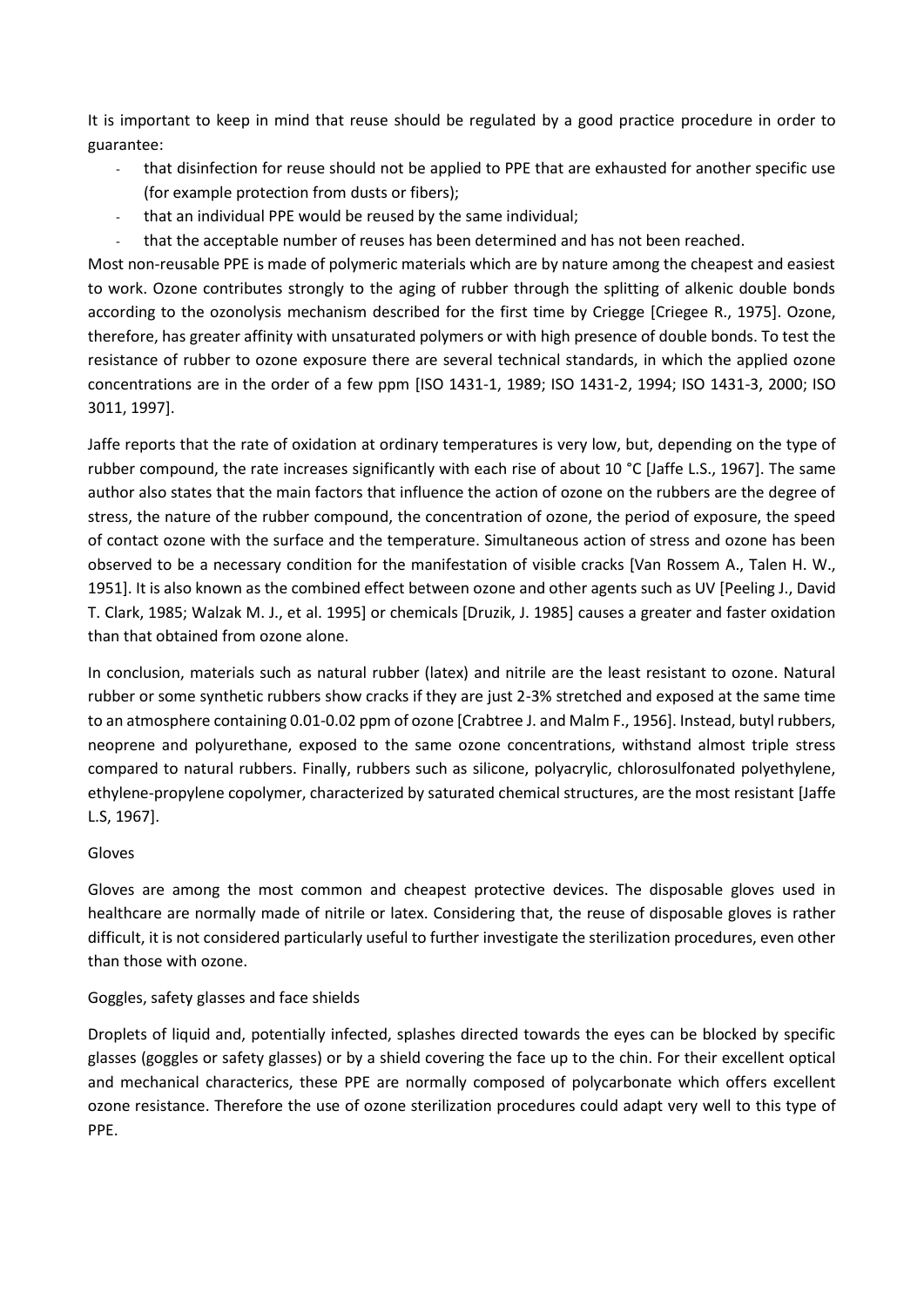#### Filtering facepiece respirators

Disposable filtering facepieces respirators (FFR) are designed to reduce exposure by inhalation of particulate contaminants (such as droplets or aerosols). The filtering action is carried out through the particular nonwoven fabric (polyethylene and / or polypropylene) of which the FFR is composed. These types of rubber are normally resistant to the chemical action of ozone. Regarding the sterilization of FFR, Zhang et al. [Zhang, et al., 2004] studied the inactivation of SARS-CoV-1 by applying different concentrations of ozone and discovering that this virus can be inactivated using a high concentration of ozone equal to 27.73 mg / l for 4 min. A recent study [Manning Edward P., et al., 2020] showed that exposure to ozone concentrations of 400 ppm for up to 10 cycles of 2 hour (at room temperature and RH 75-90%) did not degrade the filtration and fit of the FFR but caused an unclear residual odor that needs further more detailed investigation. In another study [Dennis R., et al., 2020] authors exposed the non-woven polypropylene material used for the N95 FFR at ozone concentrations of 10 and 20 ppm, for a duration of 10, 20 and 60 minutes and observed the absence of microscopically visible damage to the fibers; in addition, they performed tests according to the NIOSH standard and also demonstrated the absence of loss of filtration efficiency.

A critical aspect could relate to the retention straps and therefore the fit: in fact, in some FFR models, straps can be made of latex and they could lose tensile strength or even could break.

In any case, the fact that ozone is a gaseous virucide makes it a particularly effective method for reaching shadows and crevices and sterilize porous and fibrous materials better than other methods (for example UV).

#### Gowns

The medical gowns can be made of different materials depending on their reusability. The reusable disposable gowns are made of cellulose fabrics (like cotton) while the disposable gowns are generally made of artificial rubber (propylene or polypropylene). The elective disinfection treatment for cotton gowns is that with hot water, soap and disinfectants (chlorine) [WHO, Interim guidance, 2020]. On the other hand, the use of low ozone concentrations (0.02-0.06 ppm) on cotton fibers can increase fluidity and decrease breaking strength [Bogaty H., et al., 1952] as well as a progressive whitening of dyed fabrics [Prabaharan M, et al., 2001; Perincek S.D., et al., 2007]. The reactions between ozone and dirty used clothes can lead to the production of harmful volatile organic compounds like aldehydes and acetone [Rai A.C., et al., 2014].

Ozone does not seem to have particular contraindications for sterilize propylene or polypropylene gowns (like Tyvek ©), because is able to easily reach the internal parts of the folds of the fabric.

### **Conclusions**

The review of the scientific literature on ozone virucidal activity shows that an opportune combination of ozone concentration in the range 1-25 ppm and contact times between 10 minutes and 3 hours are able to efficiently inactivate very different kind of viruses at room temperature and medium relative humidity.

Due to its toxicological properties and its capability to degrade several materials, the optimal use of ozone for the disinfection of air and surfaces is in the absence of humans, using a dose and time of usage sufficient to destroy viruses, but having minimal degradation effects on materials.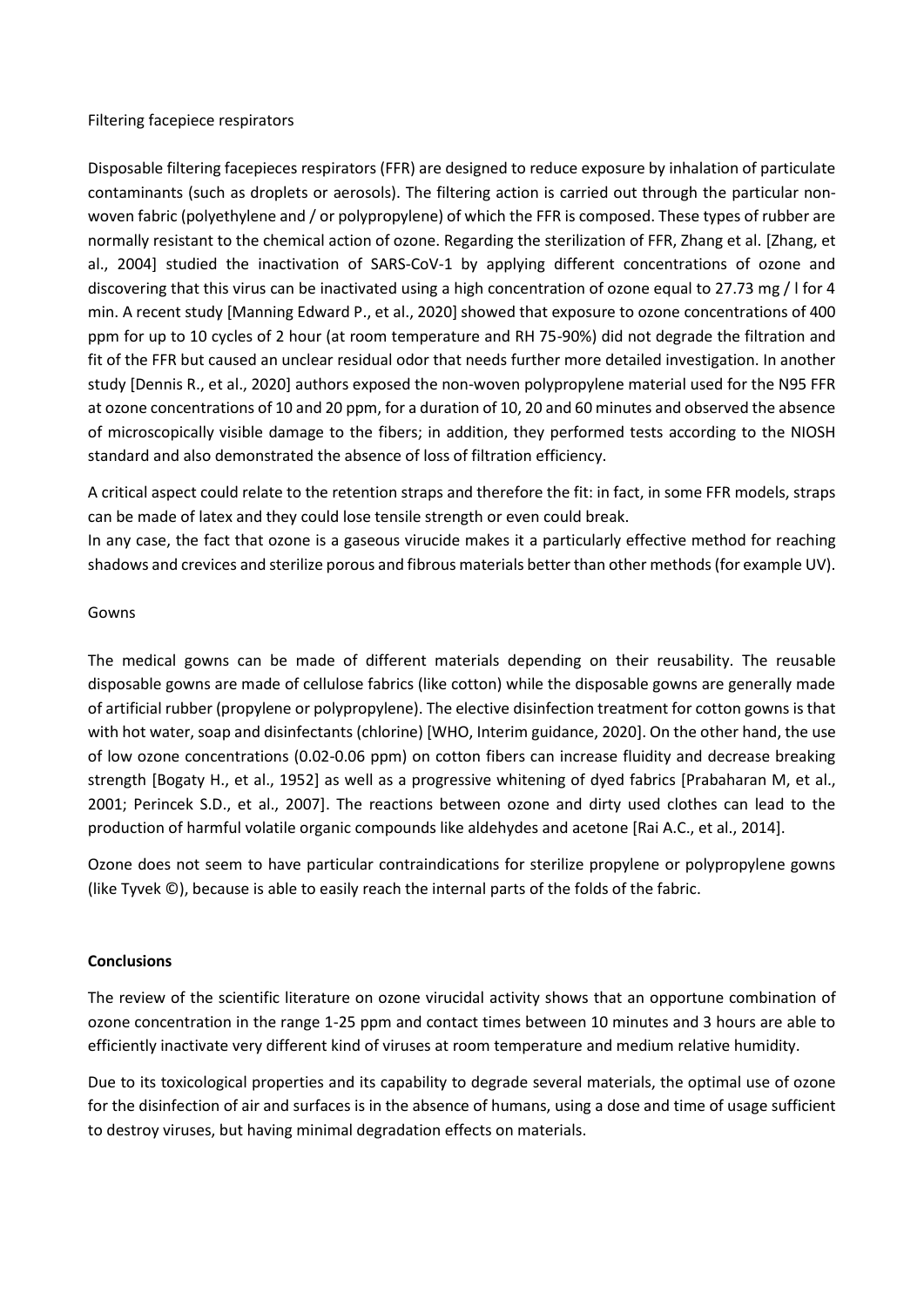If it is not possible to demonstrate that, after the disinfection of a workplace, airborne ozone concentrations guaranteeing the safety of the workers have been reached, it is necessary to determine said concentrations with an appropriate method.

The use of ozone for the sterilization of disposable PPE is still something to investigate. However, on the basis of the available information, the use of ozone sterilization procedures could adapt very well to goggles, safety glasses and face shields, propylene or polypropylene gowns, while for disposable filtering facepieces respirators further detailed investigations are needed.

#### **References**

ACGIH. Threshold limit values 2020. ACGIH Cincinnati OHIO.

ACGIH. Threshold limit values 2020. ACGIH Cincinnati OHIO.

Bogaty H., Campbell K. S., and Appel W. D., "The Oxidation of Cellulose by Ozone in Small Concentrations," Textile Research J. 1952. doi:10.1177/004051755202200202.

Crabtree J. and Malm F., "Deterioration of Rubber from Use and With Age," Chapter VI in Engineering Uses of Rubber," A. T. McPherson, editor. Reinhold Publishing Corp., New York, N.Y. (1956).

Criegee, R. (1975). Mechanism of Ozonolysis. Angew. Chem. Int. Ed. Engl. 14 (11): 745–752. doi:10.1002/anie.197507451.

Dennis et al. Vol 2 No 1 (2020): Journal of Science and Medicine Articles".

Dennis R., Cashion A., Emanuel S., Hubbard D. Ozone Gas: Scientific Justification and Practical Guidelines for Improvised Disinfection using Consumer-Grade Ozone Generators and Plastic Storage Boxes. Journal of Science and Medicine. Vol 2 No 1 (2020). doi: 10.37714/JOSAM.V2I1.35.

Druzik James R. 1985. Ozone: The intractable problem. WAAC Newsletter, Vol 7, Number 3:3–9. Available at<https://cool.culturalheritage.org/waac/wn/wn07/wn07-3/wn07-302.html>

Dubuis Marie-Eve, Dumont-Leblond Nathan, Laliberte Camille, Veillette Marc, Turgeon Nathalie, Jean Julie, Duchaine Caroline ID. Ozone efficacy for the control of airborne viruses: Bacteriophage and norovirus models. PLoS ONE 15(4): e0231164. https://doi.org/ 10.1371/journal.pone.0231164

ECHA 2020. https://echa.europa.eu/it/substance-information/-/substanceinfo/100.030.051 (accessed May-16-2020)

EPA 2015. [https://www.epa.gov/indoor-air-quality-iaq/ozone-generators-are-sold-air](https://eur02.safelinks.protection.outlook.com/?url=https%3A%2F%2Fwww.epa.gov%2Findoor-air-quality-iaq%2Fozone-generators-are-sold-air-cleaners%23generators-effective&data=02%7C01%7Cg.tranfo%40inail.it%7Caafa5f1f843c4f92298108d7f8d73a00%7C418322d35401446f99969e2e03ee3a5e%7C0%7C0%7C637251475582573308&sdata=OW0F1QOgffdu4NwcV%2FnArjDJLppr4QxPvgxj50PEPvM%3D&reserved=0)[cleaners#generators-effective](https://eur02.safelinks.protection.outlook.com/?url=https%3A%2F%2Fwww.epa.gov%2Findoor-air-quality-iaq%2Fozone-generators-are-sold-air-cleaners%23generators-effective&data=02%7C01%7Cg.tranfo%40inail.it%7Caafa5f1f843c4f92298108d7f8d73a00%7C418322d35401446f99969e2e03ee3a5e%7C0%7C0%7C637251475582573308&sdata=OW0F1QOgffdu4NwcV%2FnArjDJLppr4QxPvgxj50PEPvM%3D&reserved=0) (accessed May-16-2020)

EPA 2020 US. Integrated science assessment for ozone and related photochemical oxidants (EPA/600/R-20/012). Available at<https://cfpub.epa.gov/ncea/isa/recordisplay.cfm?deid=348522>

Foarde K.K, VanOsdell D.W., Steiber R.S. Investigation of Gas-Phase Ozone as a Potential Biocide. Applied Occupational and Environmental Hygiene. 1997(12):535–42.

Greici Petry, Luciana Grazziotin Rossato, Jaqueline Nespolo, Luiz Carlos Kreutz, and Charise Dallazem Berto. Inactivation of Herpes Virus by Ozone May–June 2014 Ozone: Science & Engineering, 36: 249–252.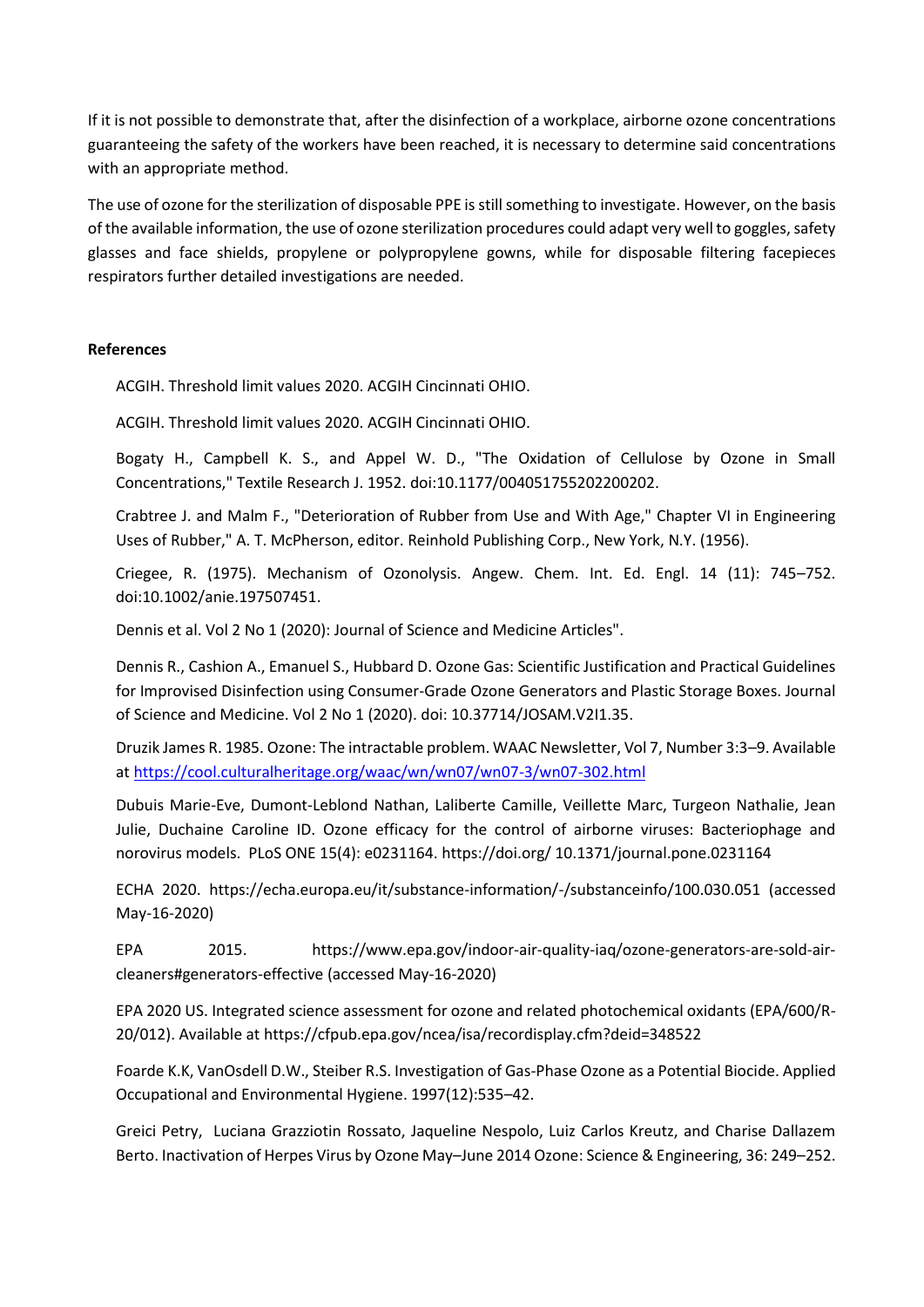Hudson James B., Sharma Manju & Vimalanathan Selvarani (2009). Development of a Practical Method for Using Ozone Gas as a Virus Decontaminating Agent, Ozone: Science & Engineering, 31:3, 216-223, DOI: 10.1080/01919510902747969.

IFA, Institut for Arbeitsschutz der Deutschen Gesetzlichen Unfallversicherung, database GESTIS [https://limitvalue.ifa.dguv.de/WebForm\\_ueliste2.aspx](https://limitvalue.ifa.dguv.de/WebForm_ueliste2.aspx)

International Organization for Standardization, Rubber, vulcanized or thermoplastic - Resistance to ozone cracking - Part 1: Static strain test (ISO 1431-1), 1989.

International Organization for Standardization, Rubber, vulcanized or thermoplastic - Resistance to ozone cracking - Part 2: Dynamic strain test (ISO 1431-2), 1994.

International Organization for Standardization, Rubber, vulcanized or thermoplastic - Resistance to ozone cracking - Part 3: Reference and alternative methods for determining the ozone concentration in laboratory test chambers (ISO 1431-3), 2000.

International Organization for Standardization, Rubber - or plastics-coated fabrics -- Determination of resistance to ozone cracking under static conditions (ISO 3011), 1997.

Istituto Superiore di Sanità, Interim recommendations on cleaning and disinfection of non-healthcare settings during COVID-19 health emergency: surfaces, indoor environments and clothing. Version of May 15, 2020. ISS COVID-19 Working Group on Biocides. 2020, 28 p. Rapporto ISS COVID-19 n. 25/2020 (in Italian)

Jaffe L.S. "The Effects of Photochemical Oxidants on Materials." J. Air Poll. Cont. Assoc. 17:6, June 1967. doi: 10.1080/00022470.1967.10468993.

Lee David S., Holland Michael R., Falla Norman. The potential impact of ozone on materials in the U.K., Atmospheric Environment, Volume 30, Issue 7, April 1996, Pages 1053-1065. [https://doi.org/10.1016/1352-2310\(95\)00407-6\)](https://doi.org/10.1016/1352-2310(95)00407-6))

Li C.S., Wang Y.C. Surface germicidal effects of ozone for microorganisms. Aiha Journal. 2003; 64 (4):533– 7. https://doi.org/10.1202/559.1 PMID: 12908871

Li Chih-Shan & Wang Yu-Chun (2003) Surface Germicidal Effects of Ozone for Microorganisms, AIHA Journal, 64:4, 533-537, DOI: 10.1080/15428110308984851

Manning Edward P., Stephens Matthew D., Patel Sannel, Dufresne Sylvie, Silver Bruce, Gerbarg Patricia, Gerbarg Zach, Dela Cruz Charles, Sharma Lokesh. Disinfection of N95 Respirators with Ozone. MedRxiv. June 2020. Doi:10.1101/2020.05.28.20097402v1.

Moongilan D., "Corona and arcing in power and RF devices," 2009 IEEE Symposium on Product Compliance Engineering, Toronto, ON, 2009, pp. 1-7, doi: 10.1109/PSES.2009.5356021.

Mudd JB, Leavitt R, Ongun A, McManus T. Reaction of ozone with amino acids and proteins. Atmospheric Environment. 1969; 3:669–82.

Peeling J., David T. Clark. Surface ozonation and photooxidation of polyethylene film. Journal of Polymer Science: Polymer Chemistry Edition. 1985. doi: 10.1002/pol.1983.170210715.

Perincek S.D., Duran K, Korlu AE, Bahtiyari Mİ. An investigation in the use of ozone gas in the bleaching of cotton fabrics. Ozone Sci Eng 2007. 29:325–333.